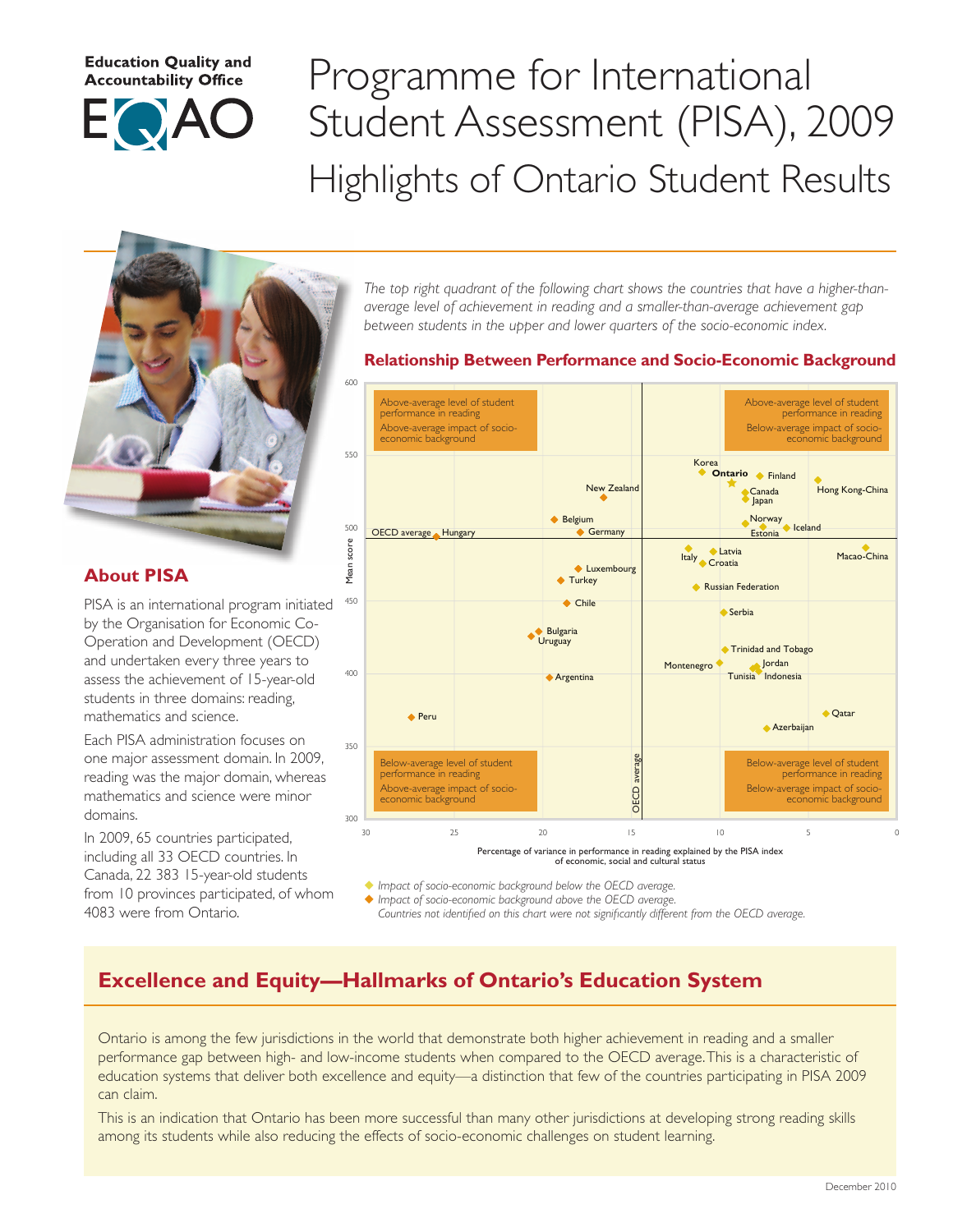## **Ontario Students Among Best in the World in Reading**

#### **Overall Reading Achievement**

Statistically Higher Than Ontario



*Note:"Statistically the same" means the same level of achievement when accounting for standard error, which exists due to the fact that only a sample of students was tested.*

*Countries and provinces are listed in alphabetical order within each range.*

## **Ontario Highlights**

- Ontario was among the top-achieving jurisdictions of the 75 that participated in the 2009 PISA reading assessment.
- Only Shanghai, China had results that were significantly higher (statistically) than those of Ontario and the six other invigilations with the sexes xecults jurisdictions with the same results.
- of students in all Canadian provinces, Ontario's were the only ones whose achievement was significantly higher (statistically) than the Canadian average.
- **Ontario students performed significantly better than the Canadian average on all five reading subscales (accessing and** retrieving, integrating and interpreting, reflecting and evaluating, continuous text, non-continuous text).
- Of Ontario students, 92% met or exceeded PISA's achievement benchmark at which students begin to demonstrate the kind of knowledge and skills needed to use reading competencies effectively. This compares to the 91% of students in Alberta and British Columbia, the 90% of Canadian students and the 81% of students across the OECD that achieved this benchmark.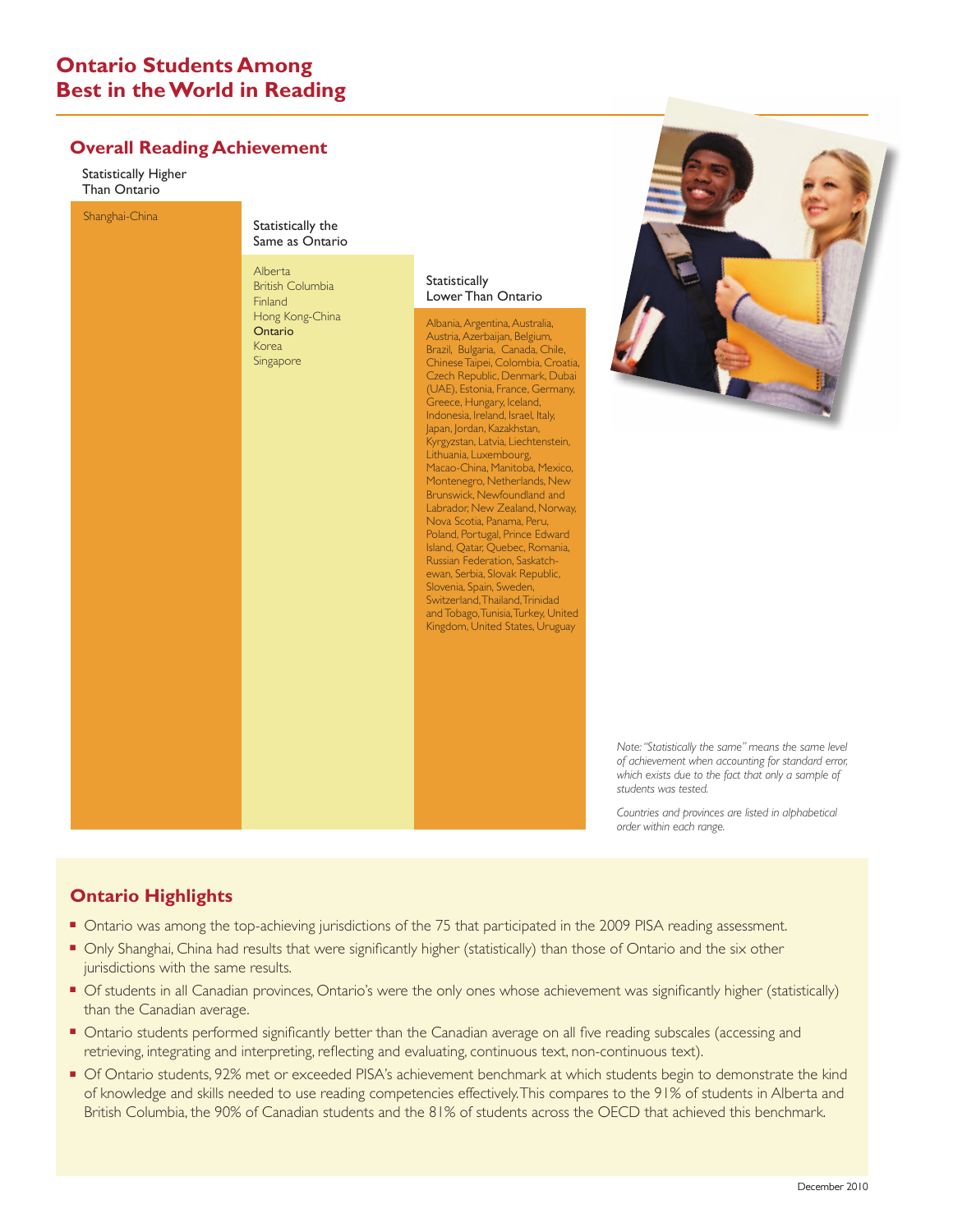## **Ontario Students Achieving Well in Mathematics and Science**

#### **Overall Mathematics Achievement**

Statistically Higher Than Ontario

Chinese Taipei Finland Hong Kong-China Korea Quebec Shanghai-China **Singapore** 

#### Statistically the Same as Ontario

Alberta British Columbia Canada Japan Liechtenstein Macao-China **Netherlands** New Zealand **Ontario** Switzerland

#### **Statistically** Lower Than Ontario

Albania,Argentina, Australia, Austria,Azerbaijan, Belgium, Brazil, Bulgaria, Chile, Colombia, Croatia, Czech Republic, Denmark, Dubai (UAE), Estonia, France, Germany, Greece, Hungary, Iceland, Indonesia, Ireland, Israel, Italy, Jordan, Kazakhstan, Kyrgyzstan, Latvia, Lithuania, Luxembourg, Manitoba, Mexico, Montenegro, New Brunswick, Newfoundland and Labrador, Norway, Panama, Peru, Poland, Portugal, Prince Edward Island, Qatar, Romania, Russian Federation, Saskatchewan, Serbia, Slovak Republic, Slovenia, Spain, Sweden,Thailand,Trinidad and Tobago, Tunisia,Turkey, United Kingdom, United States, Uruguay

## **Ontario Highlights**

- Of the 75 jurisdictions participating in the 2009 PISA math assessment, seven had results that were significantly higher (statistically) than Ontario's.
- Ontario student achievement in mathematics was at the Canadian average, along with that of students in British Columbia and Alberta.
- Of the Canadian provinces, only Quebec performed significantly better (statistically) than Ontario.

*Note:"Statistically the same" means the same level of achievement when accounting for standard error, which exists due to the fact that only a sample of students was tested.*

*Countries and provinces are listed in alphabetical order within each range.*

#### **Overall Science Achievement** CONFIDENTIAL TO DECEMBER 7, 2010 (5:00 A.M. EST)

Statistically Higher Statistically Thance<br>Than Ontario

Alberta

Finland Hong Kong-China Shanghai-China Singapore **Australia** 

#### Statistically the Same as Ontario

British Columbia Canada **Fstonia** Japan Korea **Netherlands** New Zealand Nova Scotia Ontario Quebec

#### **Statistically** Lower Than Ontario

Albania,Argentina, Austria, Azerbaijan, Belgium, Brazil, Bulgaria, Chile, Chinese Taipei, Colombia, Croatia, Czech Republic, Denmark, Dubai (UAE), France, Germany, Greece, Hungary, Iceland, Indonesia, Ireland, Israel, Italy, Jordan, Kazakhstan, Kyrgyzstan, Latvia, Liechtenstein, Lithuania, Luxembourg, Macao-China, Manitoba, Mexico, Montenegro, New Brunswick, Newfoundland and Labrador, Norway, Panama, Peru, Poland, Portugal, Prince Edward Island, Qatar, Romania, Russian Federation, Saskatchewan, Serbia, Slovak Republic, Slovenia, Spain, Sweden, Switzerland, Thailand, Trinidad and Tobago, Tunisia,Turkey, United Kingdom, United States, Uruguay

## **Ontario Highlights**

- Of the 75 jurisdictions participating in the 2009 PISA science assessment, five had results that were significantly higher (statistically) than Ontario's.
- Ontario student achievement in science was at the Canadian average, along with that of students in British Columbia, Quebec and Nova Scotia.
- Of the Canadian provinces, only Alberta performed significantly better (statistically) than Ontario.

*Note:"Statistically the same" means the same level of achievement when accounting for standard error, which exists due to the fact that only a sample of students was tested.*

*Countries and provinces are listed in alphabetical order within each range.*